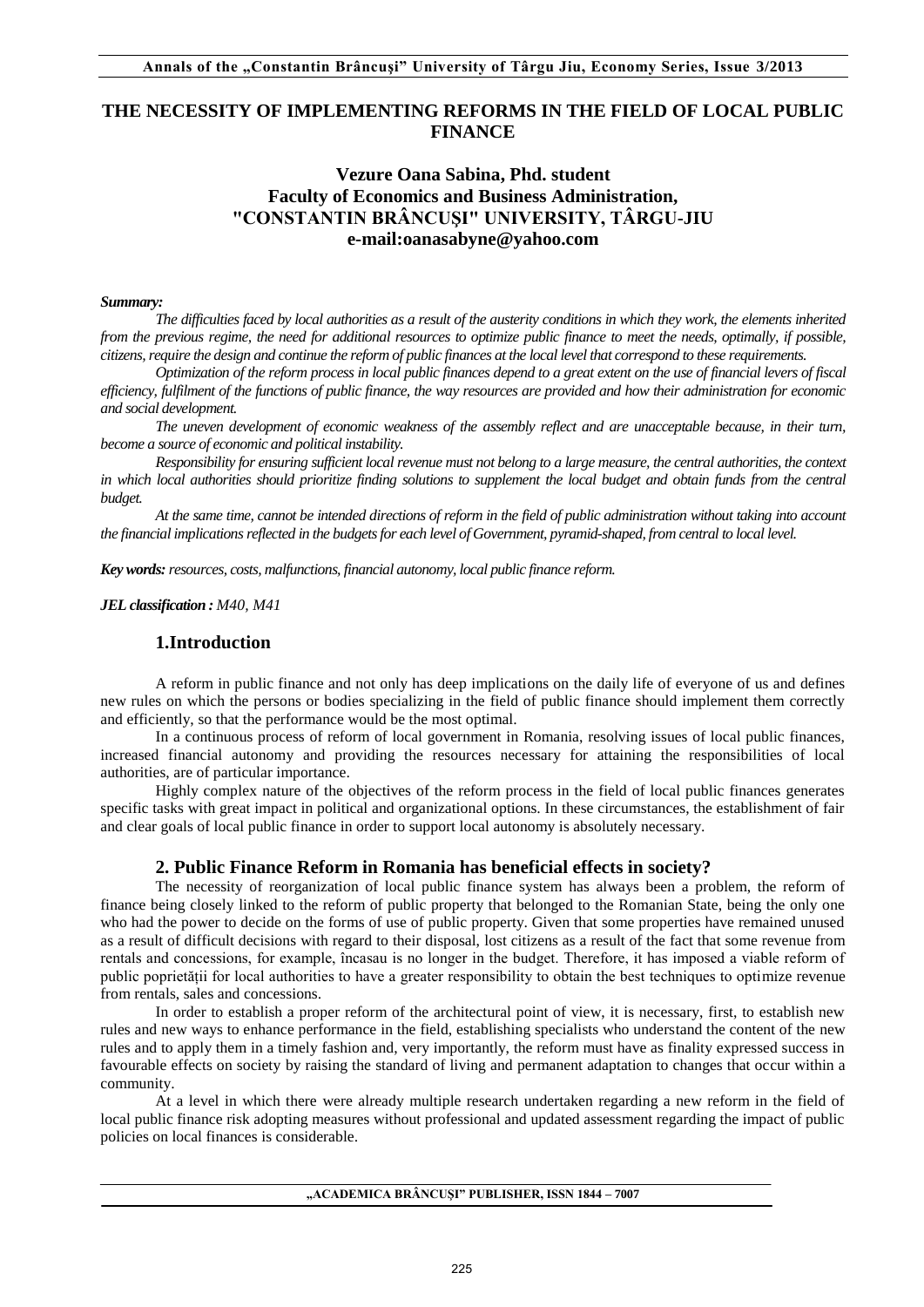#### **Annals of the "Constantin Brâncuşi" University of Târgu Jiu, Economy Series, Issue 3/2013**

The difficulties faced at present by the authorities at the local level, the elements inherited from the previous regime, the need for additional resources for the improvement of public finance at the local level requires the design and the continuation of a successful reform.

Test continues after the 1989 revolution, to optimize the services of local interest has been unsuccessful in allocating resources for basic life domains, subfinanțările and poor management of these areas: health, education, the pension system (aid granted by the State), the creation of new housing, environmental protection, road and rail infrastructure raised over time several problemsgreenbottles, lack of financial resources and the weight with which these works are executed in the field.

Therefore, the reform of the system depends, to a large extent on the use, cost-effectiveness, financial and fiscal levers, fulfilling the functions of the public finances, the ways in which resources are secured and their administration in order to develop both social and economic.

For a better management, the Government must at present and in the future three objectives, namely: economic-budget, investments, European funds.

The focus should stay on the three main components of which the most important is the budget, the budget *must be realistic one, reflecting the continuation of structural reforms, and last but not least structural reforms in key areas such as tax administration, State companies, etc.* 

Also, for Romania to have a solid economic growth in the coming years, the Administration at the central level and local level must be prepared to attract new resources from the European Commission, the structural funds and cohesion funds based on the considerations that we must distinguish between the bureaucracy and the problem of democracy. Democracy can be a slower process, but also more complex, but in the end is a much more representative.

#### **3. Some aspects of the problems of local authorities**

Currently, there are a few essential issues that require resolution in the next period and from the point of view of the law on local public finances are relevant with regard to the system of financing of local public administration and the level of financial autonomy, these being:

- tax base Erosion through numerous legislative facilities and facilities;
	- the volatility of finance local system from one year to another;
	- budgetary Dependence of each level of Government in relation to the immediate superior;
	- the inefficiency of the existing system of transfers between local government and Central Government at various levels has the effect of discouraging the tax effort of the local authorities.

Local public finance reform must have a significant influence on satisfaction of requirements of the public services of the local community, the citizens of Romania.

As decentralization activities and public services, public finance sector has widened and, at the same time, public authorities at local level are needed to manage financial resources increasingly larger resources which undergo changes both in terms of quantity and quality, while volitional to the territorial administrative units of local public services.

Given the fact that the main cause of that budgetary provisions in respect of the expenditure side is failure to provide funding resources and administrative territorial units that are dependent, to some extent, by funding received from sources other than their own, with a relatively low degree of financial autonomy, the reform may lead to the optimization of financial resources through their own efforts of administrative territorial units and lifting.Thus, the degree of financial autonomy.

"Government policy, if you would have as its objective to maximize the usefulness of the" household "rule by majority vote, may lead to a sequence of taxes and fees is not possible." [5]

The objectives of the reform process in the field of local public finances in order, from the hierarchical level locally, I assume managerial responsibility in the use of optimization and management of public funds as well as compliance with accounting and financial discipline, eliminate errors and irregularities in order to improve the work of territorial administrative units. Another objective may constitute the organisation and development of systems of control and internal audit which that ensures effective management, fair and, especially, the advanced funds for the public sector.

Public finance reform should cover variations and complications often encountered in the work of local authorities, such as: failure to predict, correctly, at the level of their real income, taxable matter not listed, such as construction and land and other assets subject to taxation on the radius of the territorial administrative units, leading to the emergence of discrepancies between the data reflected in the agricultural Register and the data from the local taxes and fees; failure to comply with the publication requirement through means of mass media, the internet pages of the unit that documents the information stipulated by the law. 273/2006 of local public finances relating to local budget subject to public consultation; inadequate substantiation of the income of local authorities, in order to establish a greater volume than the achievements of the previous year; conducting (usually, oversized) staff without legal basis; making capital expenditure without contraprestație and burners with oversized materials, costs; not calculating, recording, notification and receipt increases the delay time for the failure of budgetary obligations, in accordance with the laws in force; etc.

**"ACADEMICA BRÂNCUŞI" PUBLISHER, ISSN 1844 – 7007**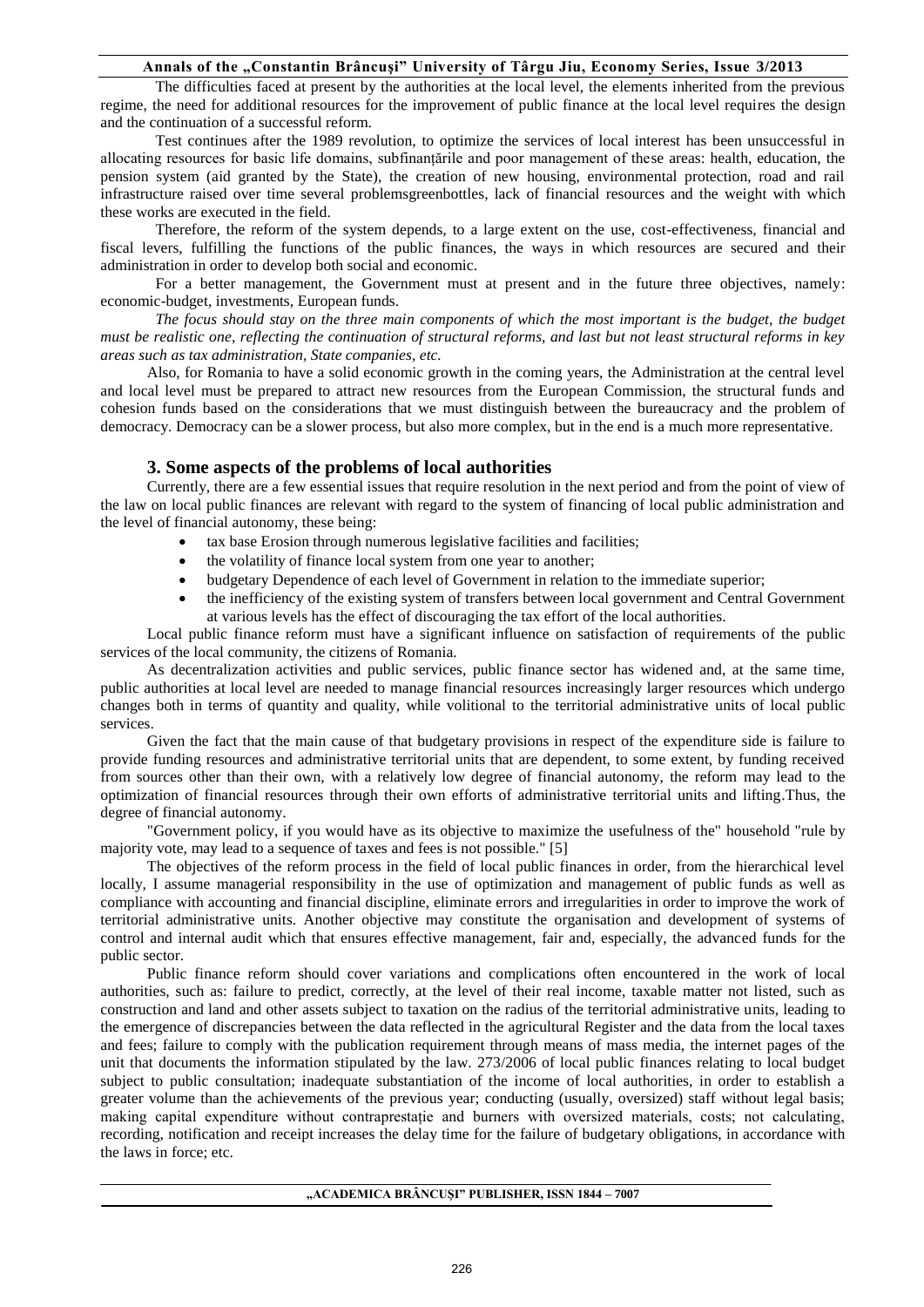## **Annals of the "Constantin Brâncuşi" University of Târgu Jiu, Economy Series, Issue 3/2013**

Under these conditions, deviations and discrepancies note above can be produced as a result of insufficient concern on the part of the entities to ensure the accuracy of data in the financial statements and financial management.

"Increasing the efficiency of public spending is indispensable to the progress of the economy at the present time, downscale in its development phase, public goods and services related to the development of infrastructure and then attention should be directed toward education, health and research sectors that are likely to generate progress and increasing the production capacity of the national economy." [7]

For improving the efficiency of the public sector, must take into account how to finance public spending.

If the budget deficit financing is done by public debt, increasing public spending must be regarded, depending on where the economy toward potential gross domestic product, the effect of crowding out will neutralize the effect of stimulating the growth of public expenditure and will raise the interest rate assets in the economy.

In terms of evaluating the effectiveness of public spending, it is relatively easy to notice the inefficiency of public activities or even to the public sector in general, however, if the question of precise quantification of it, things get complicated, often for measuring effectiveness are needed to estimate the costs and benefits of public goods and services and then comparing them with the macroeconomic and microeconomic approach.

So macroeconomic approach aims at estimating the overall efficiency of the industry and public spending and can be achieved by using a synthetic indicator called the "efficiency of the public sector" which is the ratio between the results of the public sector "public sector Performance" and public expenditure made to achieve these performance, expressed as a percentage of gross domestic product.

The current system of financing of public authorities at the local level should aim at several key aspects, namely:

• Ensure the transparency of the system of financing by the existence of a clear allocation formulas that do not allow the distribution of discretionary funds, the calculations to be public to be criticized by those interested, the calculations must be made according to the needs, as for example, the calculations are to be given to recipients of services and not the number of schools. These formulas must be clearly expressed in the legislation and in stable annual budgetary laws, to ensure predictability and stability; [1]

• A reorganization, respectively, a modernization of the information system at county level would permit the use of sophisticated instruments in the area of public finances, budgetary planning, resourcing, and, at the same time, to allow increased transparency and involvement of civil society in informing the local budgets;

• Ensuring a higher flexibility in terms of the capacity of local administrations in relation to the establishment of local taxes and fees. Currently, local councils can reduce taxes by 4% or may increase by up to 20%.

No system of local public finance in English is not perfect so that a system that is effective in one country is not necessarily the customizable and in another country.

#### **4. The purpose of the reform strategies**

The aim of the reform is, first and foremost, getting a unified administrative system from the point of view of administrative practice in order to strengthen democracy, the respect for law, human rights and the protection of minority groups.

"The work of our State administration, the finanicară has become a subject of criticism and dissatisfaction for both citizens and international partners. However, the reforms have been established and implemented for specific situations, without a strategy and a general concept of reform. "[8]

Financial reform begins with the human factor or the financial-fiscal management there is a number of malfunctions caused by an overly bureaucratic.

Given the impact that the volume and quality of public spending they have on consumers of local public services, local authorities are motivated and interested to establish their objectives as efficiently as possible, the directions of action, priorities and opportunities to contribute to the establishment of priority programmes according to the needs of the community, to develop a mechanism for making decisions that lead to the actual needs of the beneficiaries, leading, ultimately, to strengthen local government.

Another strategic point in terms of finances at the local level is to improve the present system by achieving a budgetary balance by:

- a) allocation amounts by setting a criterion for exclusion, in particular for the balance of the County, at the local level. The use of a criterion for exclusion in the balance at national level at the county can be problematic due to the existence in each district has very large discrepancies between urban and rural areas. "The problem would be solved if the balance would make nationwide directly at the local level, without intermediaries, the criterion for exclusion is determined in a uniform manner throughout the country and affecting those local councils which have sufficient revenues to finance the responsibilities entrusted to it"; [10]
- b) increasing the efficiency of the model) and balancing the budget, specifically, nedistorsionarea tax, so the effort of enhancing growth of own resources. Thus, the balancing amounts received by a municipality must be affected by the reduction of neîncasările of fees and local taxes or lowering the average standard fees and local taxes.